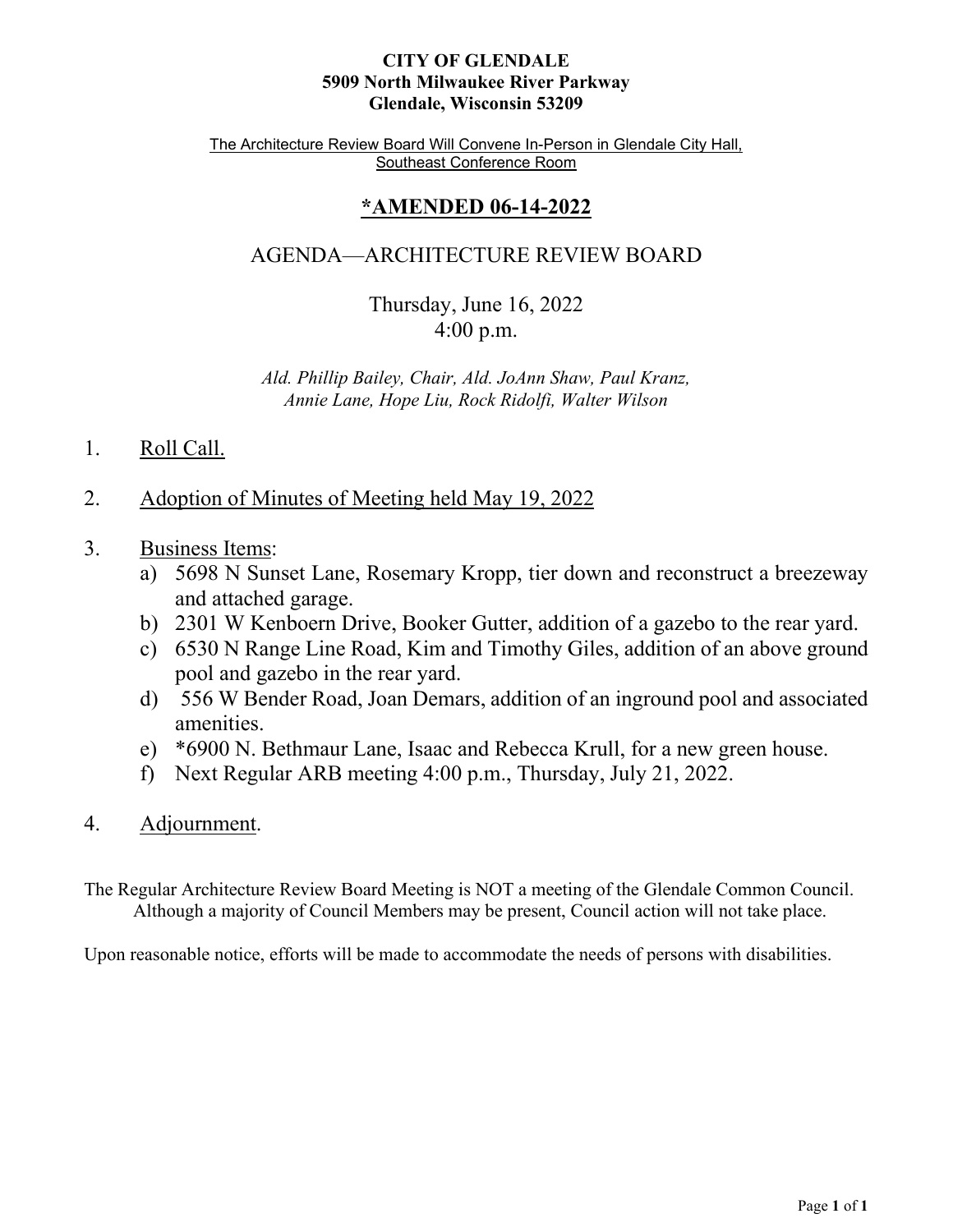### CITY OF GLENDALE — ARCHITECTURE REVIEW BOARD May 19, 2022

<span id="page-1-0"></span>Regular meeting of the City of Glendale Architectural Review Board convened in the Glendale City Hall Confernce Room, 5909 North Milwaukee River Parkway, and via Zoom.

The meeting was called to order by Alderman Bailey at 4:02 p.m.

Roll Call: Present: Ald. Phillip Bailey-Chair, Annie Lane, Hope Liu, Rock Ridolfi, Absent: Ald. JoAnn Shaw, Paul Kranz, Walter Wilson

Other Officials Present: John Fellows, Director of Community Development.

In accordance with the Open Meeting Law, the North Shore NOW, the City's official newspaper, was advised on May 12, 2022 of the date and time of this meeting, the agenda was posted to the official bulletin board of City Hall, the Glendale Police Department, and the North Shore Library; that copies of the agenda were made available to the general public in the Municipal Building and the Police Department, and those persons who requested were sent copies of the agenda.

# MATTERS TO BE CONSIDERED.

# **Adoption of Minutes of the March 17, 2022, Architecture Review Board Meeting.**

Motion was made by Liu seconded by Lane, to adopt minutes from the April 21, 2022 Architecture Review Board, subject to corrections those members in attendance and absent and corrections to motion. Ridolfi Wilson and Ridolfi absent. Bailey, Shaw, Liu and Lane present. Motion carried unanimously.

# **6600 N Alberta Court, Jude and Paula Anders, changes to siding, decking, railing, entry door replacement.**

Present: Steve Turzinski, Callen Construction

Motion was made by Ridolfi seconded by Liu, to approve the proposed project plans, subject to the modifications presented at the meeting which included a horizontal trim board between the 2<sup>nd</sup> floor and  $1<sup>st</sup>$  floor rather than the dart detail of the existing batons, changing the porch from a canted (angle) detail to straight and issue the Building Permit per all other items original submitted. Motion carried unanimously.

### **6558 N River, Noreen Noonan, remodel of garage into a 1st floor bedroom with ensuite bath.**

Present: Noreen Noonan, 6558 N River Road, Dan Durkin 5940 W Touhy, Niles IL 60714, and Anna Durkin 5946 N East Circle.

Motion was made by Liu seconded by Ridolfi, to approve the proposed project plans and issue the Building Permit. Motion carried unanimously.

### **732 W Acacia Road, Patrick A. and Laura A. Koppa, improvement to residence, modify roof geometry and associated detailing, window and door modifications and other detailing.**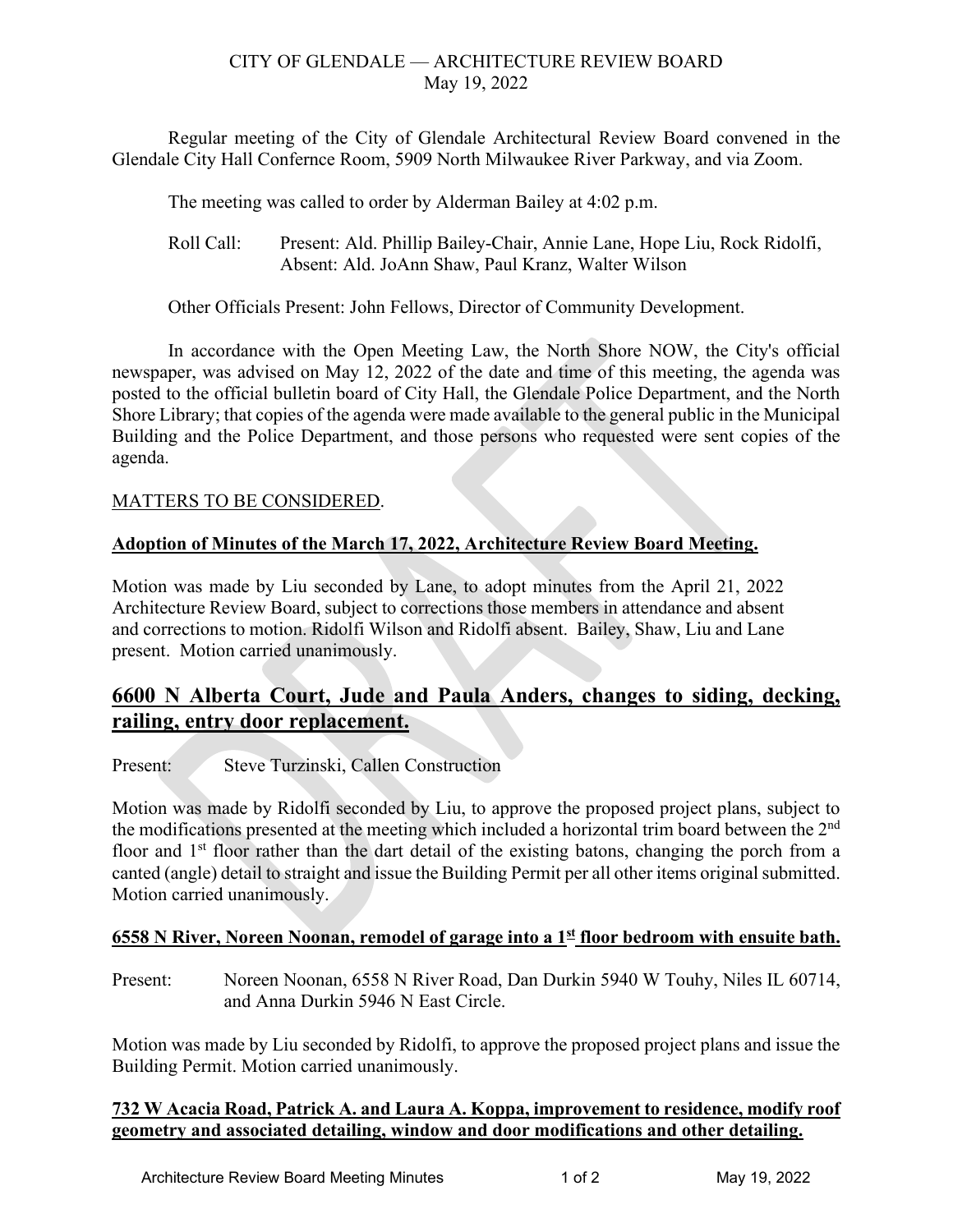#### CITY OF GLENDALE — ARCHITECTURE REVIEW BOARD May 19, 2022

Present: Pat Koppa, 732 W Acacia Rd. and Tim Zellner with J&J Contractor LLC, 6600 School Way, Greendale

Motion was made by Ridolfi seconded by Lane, to approve the proposed project plans and issue the Building Permit. Motion carried unanimously.

#### ADJOURNMENT.

There being no further business, motion was made by Liu, seconded by Lane to adjourn the meeting. Motion carried and adjournment of the Plan Commission was ordered at 4:35 p.m., until Thursday, June 16, 2022, at 4:00 p.m.

John Fellows, Director of Community Development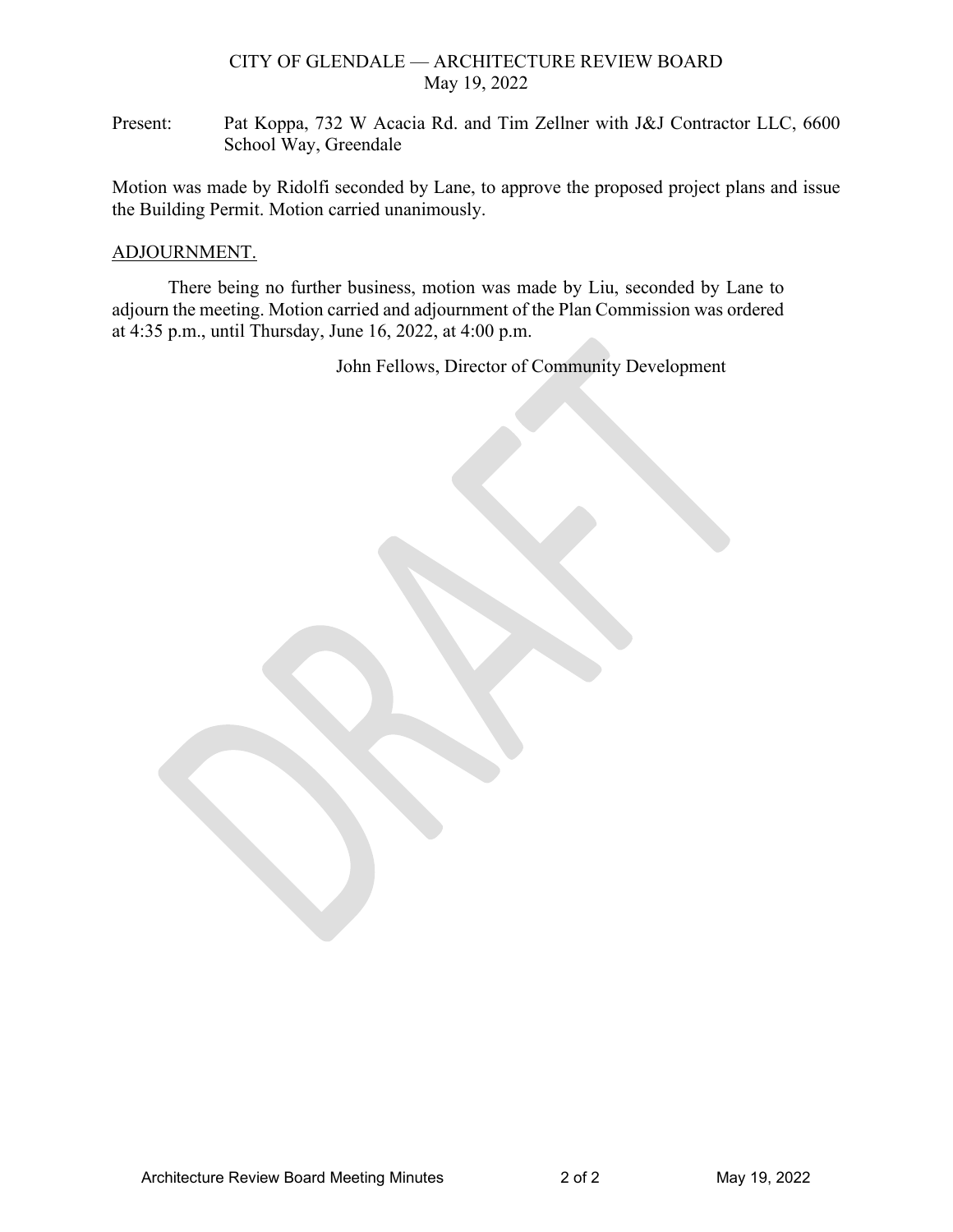

<span id="page-3-0"></span>

**SUBJECT:** Architecture Review Board Agenda, Item 3a 5690 N Sunset Lane for Rosemary Kropp for a tier down of a breezeway and garage and rebuilding a new breezeway and garage.

**FROM:** John Fellows, Dir. of Community Development

### **MEETING DATE:** June 8, 2022

| <b>Budget Summary:</b>      | N/A |
|-----------------------------|-----|
| Budgeted Expenditure:   N/A |     |
| <b>Budgeted Revenue:</b>    | N/A |

**FISCAL SUMMARY: STATUTORY REFERENCE:**

| <b>Wisconsin Statues:</b> | N/A         |
|---------------------------|-------------|
| <b>Municipal Code:</b>    | Zoning Code |

#### **BACKGROUND/ANALYSIS:**

The applicant is seeking approval to tier down the exiting breezeway and garage and to construct a new breezeway and garage. The applicant indicates that the reason for this work is related to failing foundations and the breezeway flat roof. The new building will have gabled roofs, vinyl siding and trim. The breezeway will feature two windows and an entry door. The garage door will have panels with the upper panels being windows.

### Floodplain:

Note the property is located within the flood plain, however the entire structure is located outside the floodplain. Only a small portion of the rear yard is within the floodplain. The City Engineer has determined that the exiting garage and new garage will be located outside the floodplain.

### **RECOMMENDATION:**

Approve the proposed project plans and issuance of a Building Permit.

### **ACTION REQUESTED:**

Motion to approve the proposed project plans and issuance of a Building Permit.

### **ATTACHMENTS:**

1. [Attachments - 5690 N Sunset Lane](https://www.glendale-wi.org/DocumentCenter/View/2723/3a-Attachment---5698---Kropp)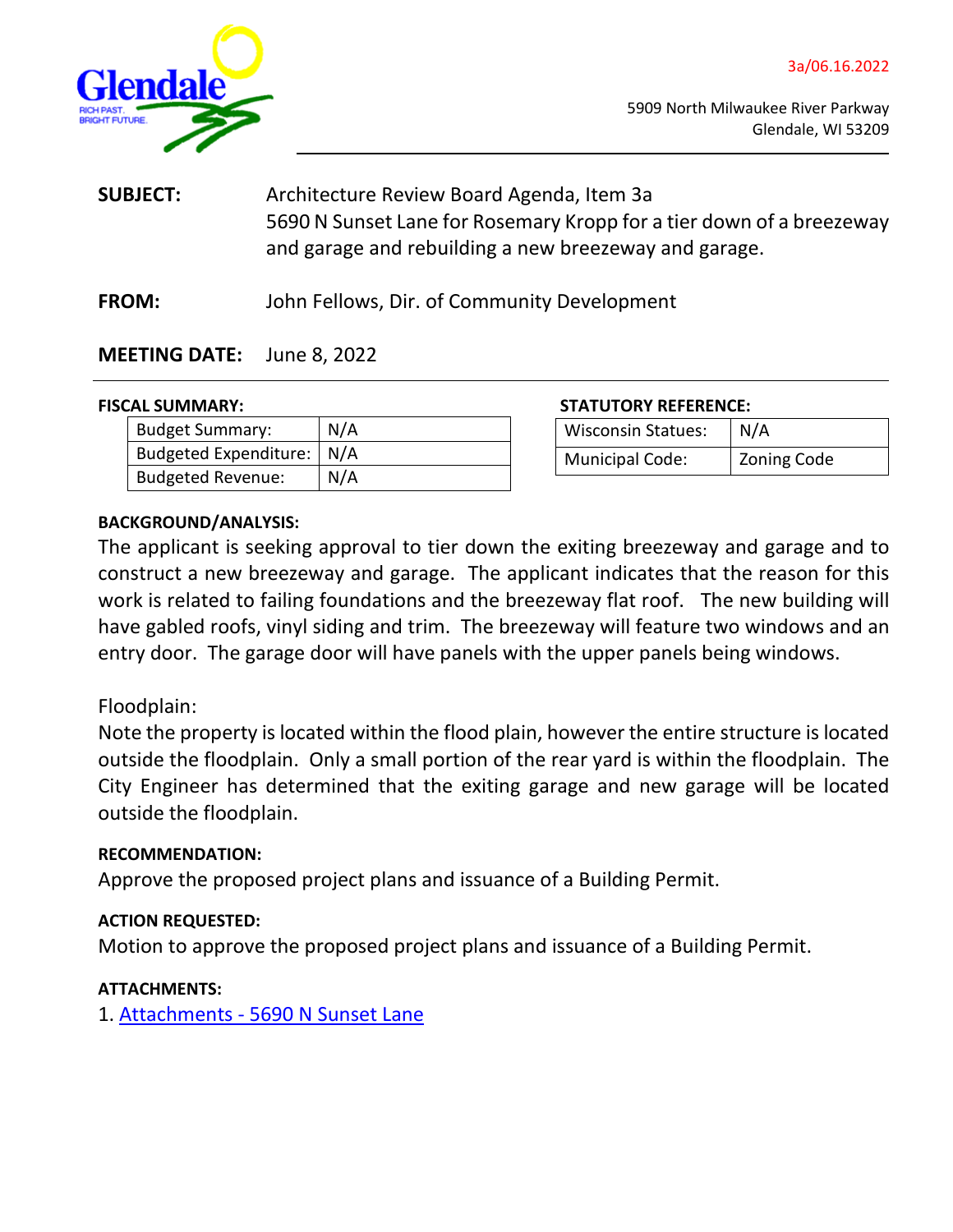<span id="page-4-0"></span>

| <b>SUBJECT:</b> | Architecture Review Board Agenda, Item 3b                    |
|-----------------|--------------------------------------------------------------|
|                 | 2301 W Kenboern Rd, Booker Gutter, addition of a wood Gazebo |

**FROM:** John Fellows, Dir. of Community Development

# **MEETING DATE:** June 8, 2022

#### **FISCAL SUMMARY:**

| <b>Budget Summary:</b>      | N/A |
|-----------------------------|-----|
| Budgeted Expenditure:   N/A |     |
| <b>Budgeted Revenue:</b>    | N/A |

|  | <b>STATUTORY REFERENCE:</b> |
|--|-----------------------------|
|  |                             |

| <b>Wisconsin Statues:</b> | N/A         |
|---------------------------|-------------|
| Municipal Code:           | Zoning Code |

### **BACKGROUND/ANALYSIS:**

The applicant is seeking approval to add a wood rectangle gazebo in the rear yard. The Gazebo will be wood with a metal roof. The structure will be 11 ft from the house and will measure approximately 10ft by 12 ft. The structure will rest on a cement slab.

### **RECOMMENDATION:**

Approve the proposed project plans and issuance of a Building Permit.

#### **ACTION REQUESTED:**

Motion to approve the proposed project plans and issuance of a Building Permit.

### **ATTACHMENTS:**

1. [Attachments - 2301 W Kenboern Rd](https://www.glendale-wi.org/DocumentCenter/View/2722/3b-Attachments---2301-W-Kenboern)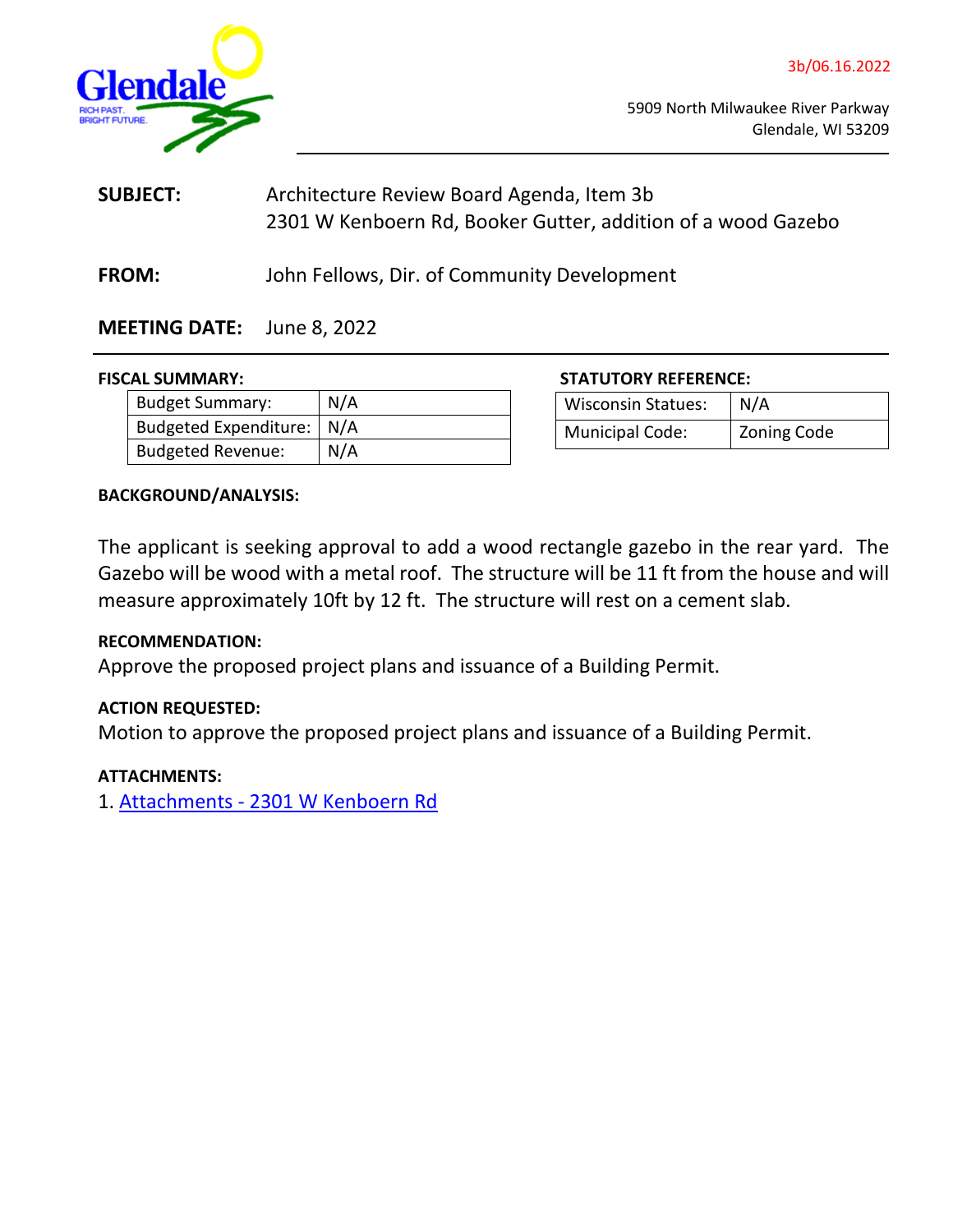<span id="page-5-0"></span>

3c/06.16.2022

| <b>SUBJECT:</b> | Architecture Review Board Agenda, Item 3c                              |
|-----------------|------------------------------------------------------------------------|
|                 | 6530 N Range Line Road, Kim and Timothy Giles, for the installation of |
|                 | an above ground pool and Gazebo to the rear yard.                      |
|                 |                                                                        |

**FROM:** John Fellows, Dir. of Community Development

# **MEETING DATE:** June 8, 2022

| <b>Budget Summary:</b>      | N/A |
|-----------------------------|-----|
| Budgeted Expenditure:   N/A |     |
| <b>Budgeted Revenue:</b>    | N/A |

**FISCAL SUMMARY: STATUTORY REFERENCE:**

| <b>Wisconsin Statues:</b> | N/A                |
|---------------------------|--------------------|
| <b>Municipal Code:</b>    | <b>Zoning Code</b> |

#### **BACKGROUND/ANALYSIS:**

The applicant is proposing an above ground pool and gazebo for the rear yard of their property. The pool will have a main color of tan with blue tile accents. The pool will be a 24 ft x 52" round pool. The pool will be located in the middle of the yard. No overhead lines cross through the yard. The yard does not have a fence. There is a fence separating the residential property from the school property. The application indicates a ladder will be provided; however, it is unclear if the ladder proposed meetings the municipal code of being a tip up ladder. The gazebo will be bronze aluminum pavilion style design with double galvanized roof design. The gazebo will have blue curtains.

### **RECOMMENDATION:**

Approve the proposed project plans and issuance of a Building Permit, subject to the ladder meeting the requirements of section 13.1.143 (g) (1) of the municipal code.

### **ACTION REQUESTED:**

Motion to approve the proposed project plans and issuance of a Building Permit, subject to the ladder meeting the requirements of section  $13.1.143$  (g) (1) of the municipal code.

### **ATTACHMENTS:**

1. [Attachments -](https://www.glendale-wi.org/DocumentCenter/View/2724/3c-Attachment-6530-N-Range-Line-Rd---Pool-and-Gazebo-Application) [6530 N Range Line Road](https://www.glendale-wi.org/DocumentCenter/View/2724/3c-Attachment-6530-N-Range-Line-Rd---Pool-and-Gazebo-Application)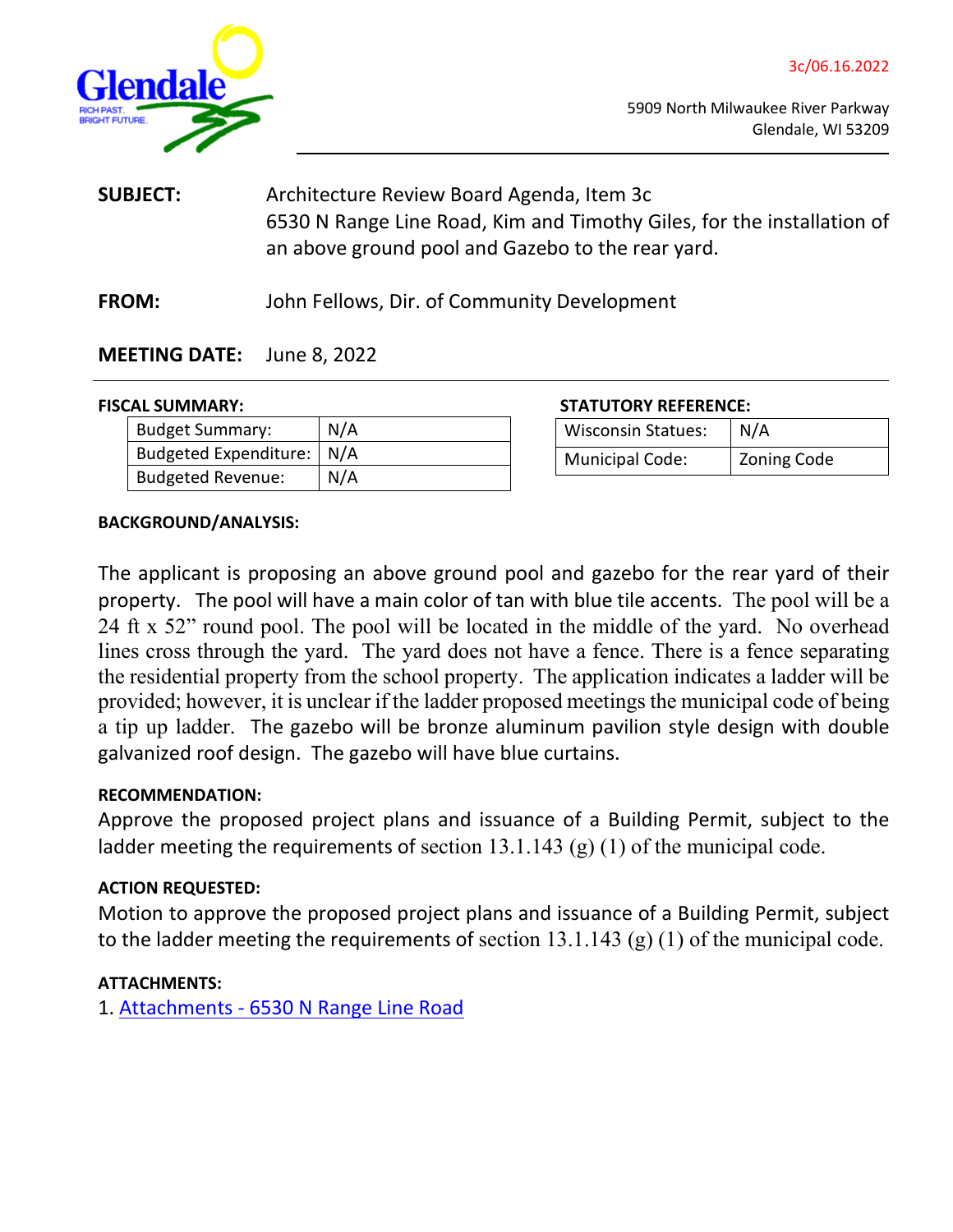

<span id="page-6-0"></span>

- **SUBJECT:** Architecture Review Board Agenda, Item 3d 556 West Bender Road, Joan S DeMars, installation of an inground pool and amenities.
- **FROM:** John Fellows, Dir. of Community Development

# **MEETING DATE:** May 8, 2022

| <b>Budget Summary:</b>      | N/A |
|-----------------------------|-----|
| Budgeted Expenditure:   N/A |     |
| <b>Budgeted Revenue:</b>    | N/A |

**FISCAL SUMMARY: STATUTORY REFERENCE:**

| <b>Wisconsin Statues:</b> | N/A         |
|---------------------------|-------------|
| <b>Municipal Code:</b>    | Zoning Code |

### **BACKGROUND/ANALYSIS:**

The applicant is proposing an inground pool, patio, and fence. The pool will be centrally located on the western portion of the property. The property is "L" shaped. The pool will be 52 inches deep and 14 x 28 feet in width/length. The pool with have a Grecian design with chamfered corners. The pool will be surrounded by a concrete patio and a larger patio area will be located between the pool and the deck which is connected to the house. A black aluminum ornamental fence will surround the pool.

### **RECOMMENDATION:**

Approve the proposed project plans and issuance of a Building Permit.

### **ACTION REQUESTED:**

Motion to approve the proposed project plans and issuance of a Building Permit.

### **ATTACHMENTS:**

1. [Attachments -](https://www.glendale-wi.org/DocumentCenter/View/2725/3d-Attachments---556-W-Bender) [556 West Bender Road](https://www.glendale-wi.org/DocumentCenter/View/2725/3d-Attachments---556-W-Bender)